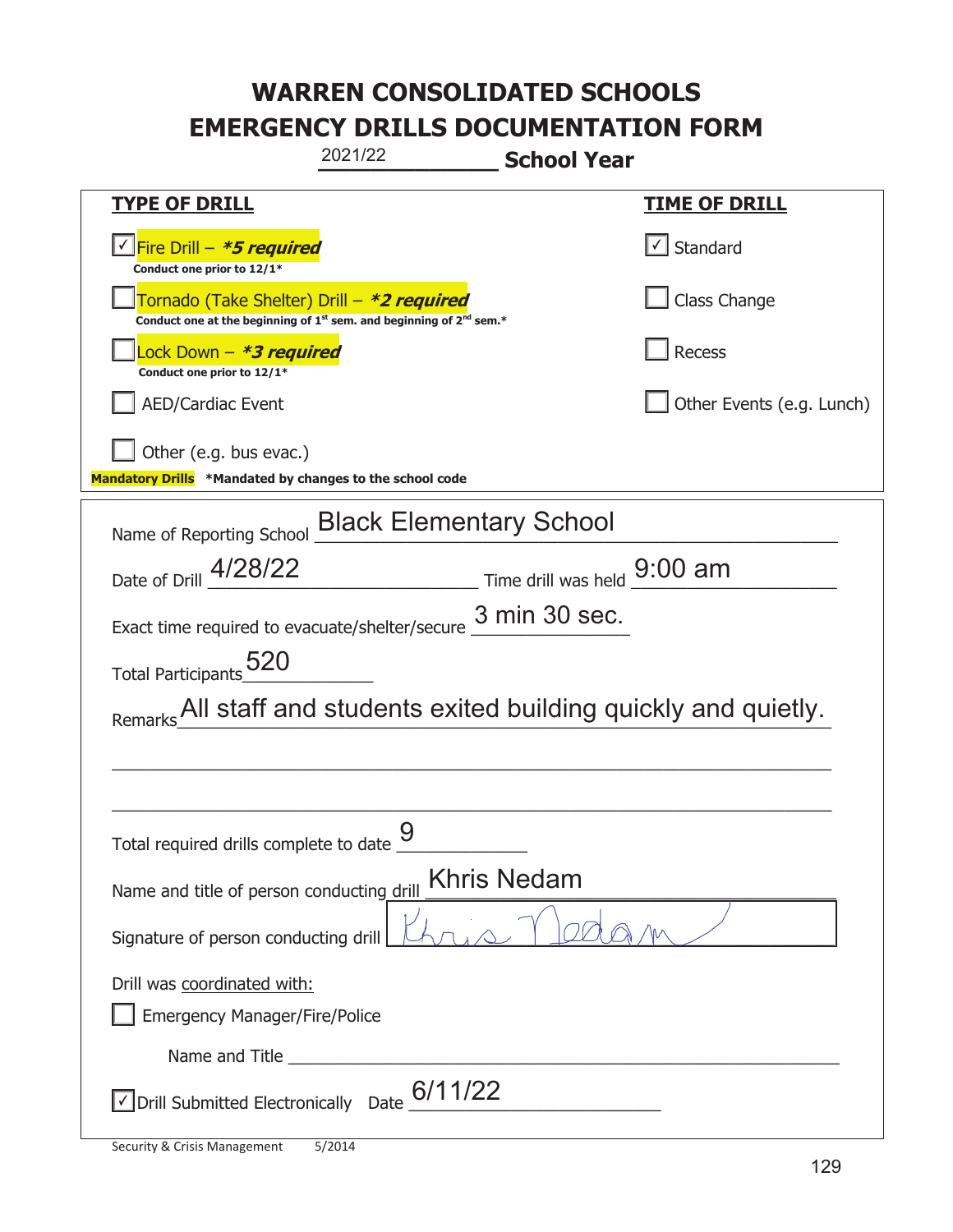| 2021 2022<br><b>School Year</b>                                                                                                           |                             |  |
|-------------------------------------------------------------------------------------------------------------------------------------------|-----------------------------|--|
| <b>TYPE OF DRILL</b>                                                                                                                      | <u>TIME OF DRILL</u>        |  |
| Fire Drill - *5 required<br>Conduct one prior to 12/1*                                                                                    | Standard                    |  |
| Tornado (Take Shelter) Drill - *2 required<br>Conduct one at the beginning of 1 <sup>st</sup> sem. and beginning of 2 <sup>nd</sup> sem.* | Class Change                |  |
| Lock Down - <b>*3 required</b><br>Conduct one prior to 12/1*                                                                              | Recess                      |  |
| <b>AED/Cardiac Event</b>                                                                                                                  | Other Events (e.g. Lunch)   |  |
| Other (e.g. bus evac.)<br>Mandatory Drills *Mandated by changes to the school code                                                        |                             |  |
| Name of Reporting School <b>Black Elementary School</b>                                                                                   |                             |  |
| Date of Drill 3/23/22                                                                                                                     | Time drill was held 1:00 PM |  |
| Exact time required to evacuate/shelter/secure $\underline{3}$ minutes                                                                    |                             |  |
| Total Participants 520                                                                                                                    |                             |  |
| Students and staff quickly and quietly moved to their safe locations.<br>Remarks                                                          |                             |  |
|                                                                                                                                           |                             |  |
|                                                                                                                                           |                             |  |
| 7<br>Total required drills complete to date                                                                                               |                             |  |
| <b>Khris Nedam</b><br>Name and title of person conducting drill                                                                           |                             |  |
| Signature of person conducting drill                                                                                                      |                             |  |
| Drill was coordinated with:<br><b>Emergency Manager/Fire/Police</b>                                                                       |                             |  |
| Name and Title <b>Name and Title</b>                                                                                                      |                             |  |
| $\sqrt{2}$ Drill Submitted Electronically Date $6/11/22$                                                                                  |                             |  |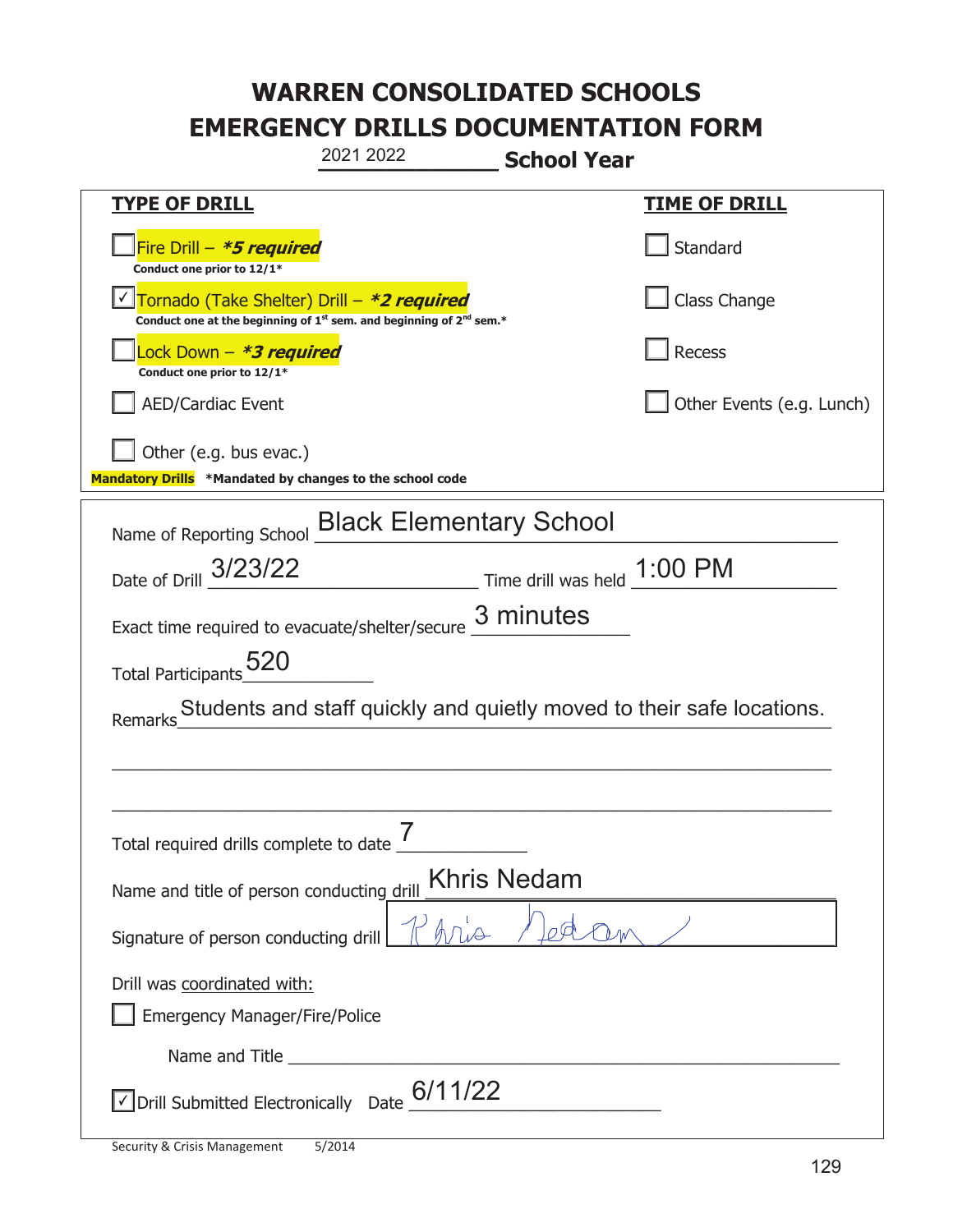# **WARREN CONSOLIDATED SCHOOLS**

# **EMERGENCY DRILLS DOCUMENTATION FORM**

**\_\_\_\_\_\_\_\_\_\_\_\_\_ School Year**  21/22

|                                                                                                                                           | <b>SCHOOL TEGE</b>        |  |  |
|-------------------------------------------------------------------------------------------------------------------------------------------|---------------------------|--|--|
| <b>TYPE OF DRILL</b>                                                                                                                      | <b>TIME OF DRILL</b>      |  |  |
| <u>√ Fire Drill – <i>*5 required</i></u><br>Conduct one prior to 12/1*                                                                    | √ Standard                |  |  |
| Tornado (Take Shelter) Drill – *2 required<br>Conduct one at the beginning of 1 <sup>st</sup> sem. and beginning of 2 <sup>nd</sup> sem.* | Class Change              |  |  |
| Lock Down - <b>*3 required</b><br>Conduct one prior to 12/1*                                                                              | Recess                    |  |  |
| <b>AED/Cardiac Event</b>                                                                                                                  | Other Events (e.g. Lunch) |  |  |
| Other (e.g. bus evac.)                                                                                                                    |                           |  |  |
| Mandatory Drills *Mandated by changes to the school code                                                                                  |                           |  |  |
| Name of Reporting School <b>Black Elementary School</b>                                                                                   |                           |  |  |
| Date of Drill 5/25/22 Time drill was held 2:00                                                                                            |                           |  |  |
| Exact time required to evacuate/shelter/secure $\frac{3 \text{ min}}{2}$ 35 Sec.                                                          |                           |  |  |
| Total Participants_500                                                                                                                    |                           |  |  |
| We ran a drill with the alarm. All staff and students exited quickly and quietly.<br>Remarks                                              |                           |  |  |
|                                                                                                                                           |                           |  |  |
|                                                                                                                                           |                           |  |  |
| Total required drills complete to date                                                                                                    |                           |  |  |
| <b>Khris Nedam</b><br>Name and title of person conducting drill                                                                           |                           |  |  |
| Signature of person conducting drill                                                                                                      |                           |  |  |
| Drill was coordinated with:                                                                                                               |                           |  |  |
| <b>Emergency Manager/Fire/Police</b>                                                                                                      |                           |  |  |
|                                                                                                                                           |                           |  |  |
| 6/1/22<br>√ Drill Submitted Electronically Date                                                                                           |                           |  |  |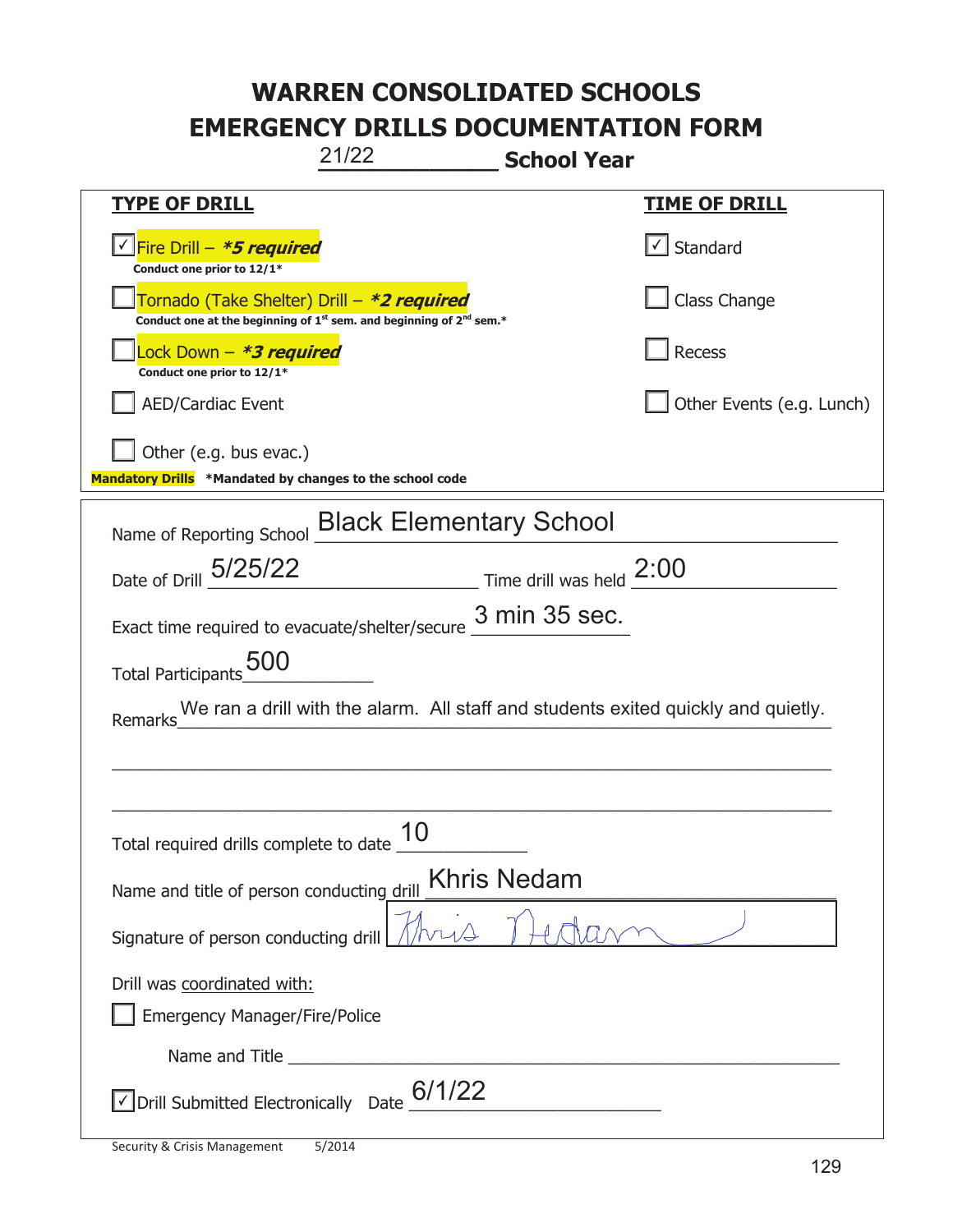|                                                                                    | 2021/2022                                                                                   | <b>School Year</b>            |                                                                                                                                                                                                                                |
|------------------------------------------------------------------------------------|---------------------------------------------------------------------------------------------|-------------------------------|--------------------------------------------------------------------------------------------------------------------------------------------------------------------------------------------------------------------------------|
| <b>TYPE OF DRILL</b>                                                               |                                                                                             |                               | <u>TIME OF DRILL</u>                                                                                                                                                                                                           |
| Fire Drill - *5 required<br>Conduct one prior to 12/1*                             |                                                                                             |                               | Standard                                                                                                                                                                                                                       |
| Tornado (Take Shelter) Drill – *2 required                                         | Conduct one at the beginning of 1 <sup>st</sup> sem. and beginning of 2 <sup>nd</sup> sem.* |                               | Class Change                                                                                                                                                                                                                   |
| Lock Down - *3 required<br>Conduct one prior to 12/1*                              |                                                                                             |                               | Recess                                                                                                                                                                                                                         |
| <b>AED/Cardiac Event</b>                                                           |                                                                                             |                               | Other Events (e.g. Lunch)                                                                                                                                                                                                      |
| Other (e.g. bus evac.)<br>Mandatory Drills *Mandated by changes to the school code |                                                                                             |                               |                                                                                                                                                                                                                                |
| Name of Reporting School <b>Black Elementary School</b>                            |                                                                                             |                               |                                                                                                                                                                                                                                |
| Date of Drill 4/21/22                                                              |                                                                                             | Time drill was held $2:00$ pm |                                                                                                                                                                                                                                |
| Exact time required to evacuate/shelter/secure                                     |                                                                                             | 7 minutes to complete drill   |                                                                                                                                                                                                                                |
| 525<br>Total Participants                                                          |                                                                                             |                               |                                                                                                                                                                                                                                |
| Remarks                                                                            |                                                                                             |                               | Unwelcome intruder gained access to building. All classrooms were locked and some classrooms evacuated. All staff and students remained calm and quiet. Subs were in specials. Band app worked well. Feedback = we need to ide |
|                                                                                    |                                                                                             |                               |                                                                                                                                                                                                                                |
|                                                                                    |                                                                                             |                               |                                                                                                                                                                                                                                |
| Total required drills complete to date _                                           | 9                                                                                           |                               |                                                                                                                                                                                                                                |
| Name and title of person conducting drill                                          |                                                                                             | Khris Nedam                   |                                                                                                                                                                                                                                |
| Signature of person conducting drill                                               |                                                                                             |                               |                                                                                                                                                                                                                                |
| Drill was coordinated with:<br><b>Emergency Manager/Fire/Police</b>                |                                                                                             |                               |                                                                                                                                                                                                                                |
|                                                                                    |                                                                                             |                               |                                                                                                                                                                                                                                |
| Drill Submitted Electronically Date                                                | 4/21/22                                                                                     |                               |                                                                                                                                                                                                                                |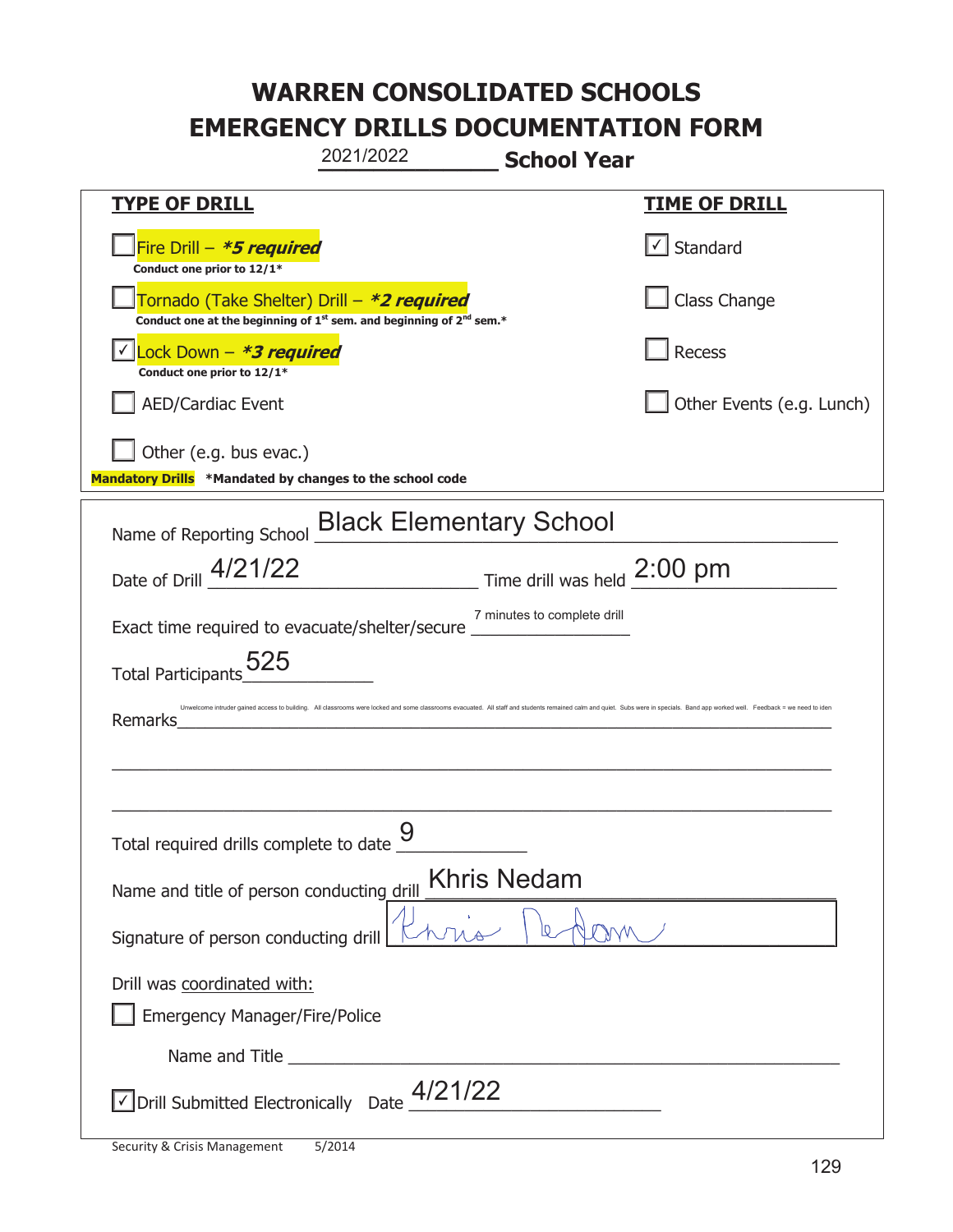|                                                                                                                                           | 2021/22 | <b>School Year</b>                                    |                                                                |
|-------------------------------------------------------------------------------------------------------------------------------------------|---------|-------------------------------------------------------|----------------------------------------------------------------|
| <u>TYPE OF DRILL</u>                                                                                                                      |         |                                                       | <u>TIME OF DRILL</u>                                           |
| Fire Drill - *5 required<br>Conduct one prior to 12/1*                                                                                    |         |                                                       | Standard                                                       |
| Tornado (Take Shelter) Drill – *2 required<br>Conduct one at the beginning of 1 <sup>st</sup> sem. and beginning of 2 <sup>nd</sup> sem.* |         |                                                       | Class Change                                                   |
| Lock Down - *3 required<br>Conduct one prior to 12/1*                                                                                     |         |                                                       | Recess                                                         |
| <b>AED/Cardiac Event</b>                                                                                                                  |         |                                                       | Other Events (e.g. Lunch)                                      |
| Other (e.g. bus evac.)<br>Mandatory Drills *Mandated by changes to the school code                                                        |         |                                                       |                                                                |
| Name of Reporting School <b>Black Elementary School</b>                                                                                   |         |                                                       |                                                                |
| Date of Drill 1/20/22                                                                                                                     |         | $\frac{1}{2}$ Time drill was held $\frac{2:00}{1}$ pm |                                                                |
| Exact time required to evacuate/shelter/secure $4:22$                                                                                     |         |                                                       |                                                                |
| Total Participants_450                                                                                                                    |         |                                                       |                                                                |
| Remarks                                                                                                                                   |         |                                                       | ALICE drill - outside danger. All classes were safe and secure |
|                                                                                                                                           |         |                                                       |                                                                |
|                                                                                                                                           |         |                                                       |                                                                |
| Total required drills complete to date                                                                                                    | 6       |                                                       |                                                                |
| Name and title of person conducting drill                                                                                                 |         | <b>Khris Nedam</b>                                    |                                                                |
| Signature of person conducting drill                                                                                                      |         |                                                       |                                                                |
| Drill was coordinated with:<br><b>Emergency Manager/Fire/Police</b>                                                                       |         |                                                       |                                                                |
|                                                                                                                                           |         |                                                       |                                                                |
| √ Drill Submitted Electronically Date                                                                                                     | /20/22  |                                                       |                                                                |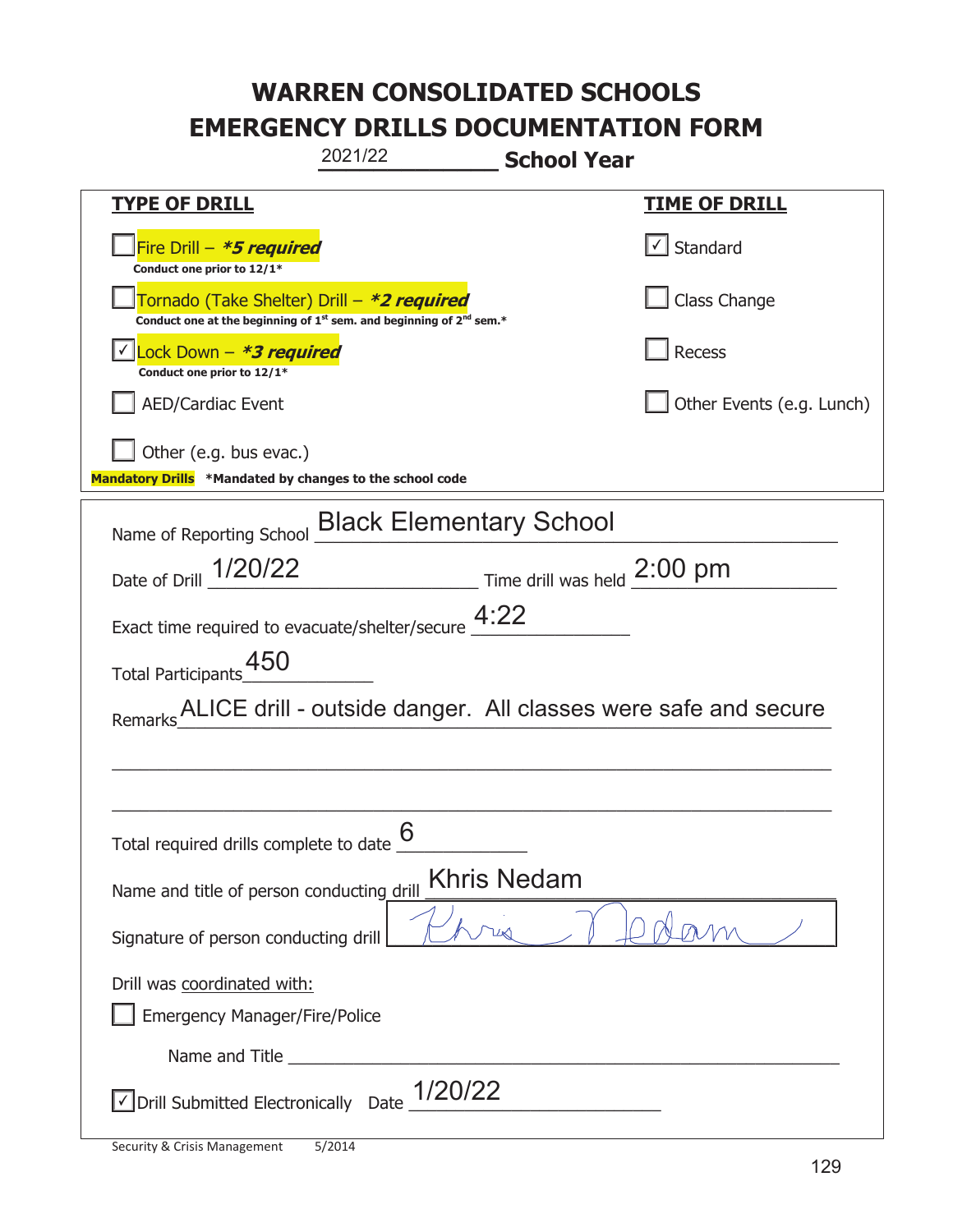| 2021/22<br><b>School Year</b>                                                                                               |                                          |  |  |
|-----------------------------------------------------------------------------------------------------------------------------|------------------------------------------|--|--|
| <b>TYPE OF DRILL</b>                                                                                                        | <u>TIME OF DRILL</u>                     |  |  |
| Fire Drill - *5 required<br>Conduct one prior to 12/1*                                                                      | $\vert \cdot \vert$ Standard             |  |  |
| Tornado (Take Shelter) Drill - *2 required<br>Conduct one at the beginning of $1^{st}$ sem. and beginning of $2^{nd}$ sem.* | Class Change                             |  |  |
| Lock Down – <i>*<b>3 required</b></i><br>Conduct one prior to 12/1*                                                         | Recess                                   |  |  |
| <b>AED/Cardiac Event</b>                                                                                                    | Other Events (e.g. Lunch)                |  |  |
| Other (e.g. bus evac.)<br>Mandatory Drills *Mandated by changes to the school code                                          |                                          |  |  |
| Name of Reporting School <b>Black Elementary School</b>                                                                     |                                          |  |  |
| Date of Drill 1/11/22                                                                                                       | Time drill was held <b>Various times</b> |  |  |
| Exact time required to evacuate/shelter/secure 2-3 min                                                                      |                                          |  |  |
| 400<br><b>Total Participants</b>                                                                                            |                                          |  |  |
| Due to covid, each class ran a tornado drill during the day to eliminate crowding in the hallways.<br>Remarks               |                                          |  |  |
|                                                                                                                             |                                          |  |  |
|                                                                                                                             |                                          |  |  |
| 5<br>Total required drills complete to date                                                                                 |                                          |  |  |
| <b>Khris Nedam</b><br>Name and title of person conducting drill                                                             |                                          |  |  |
| Signature of person conducting drill                                                                                        |                                          |  |  |
| Drill was coordinated with:<br><b>Emergency Manager/Fire/Police</b>                                                         |                                          |  |  |
|                                                                                                                             |                                          |  |  |
| $\sqrt{\frac{1}{20}}$ Drill Submitted Electronically Date $\frac{1}{20/22}$                                                 |                                          |  |  |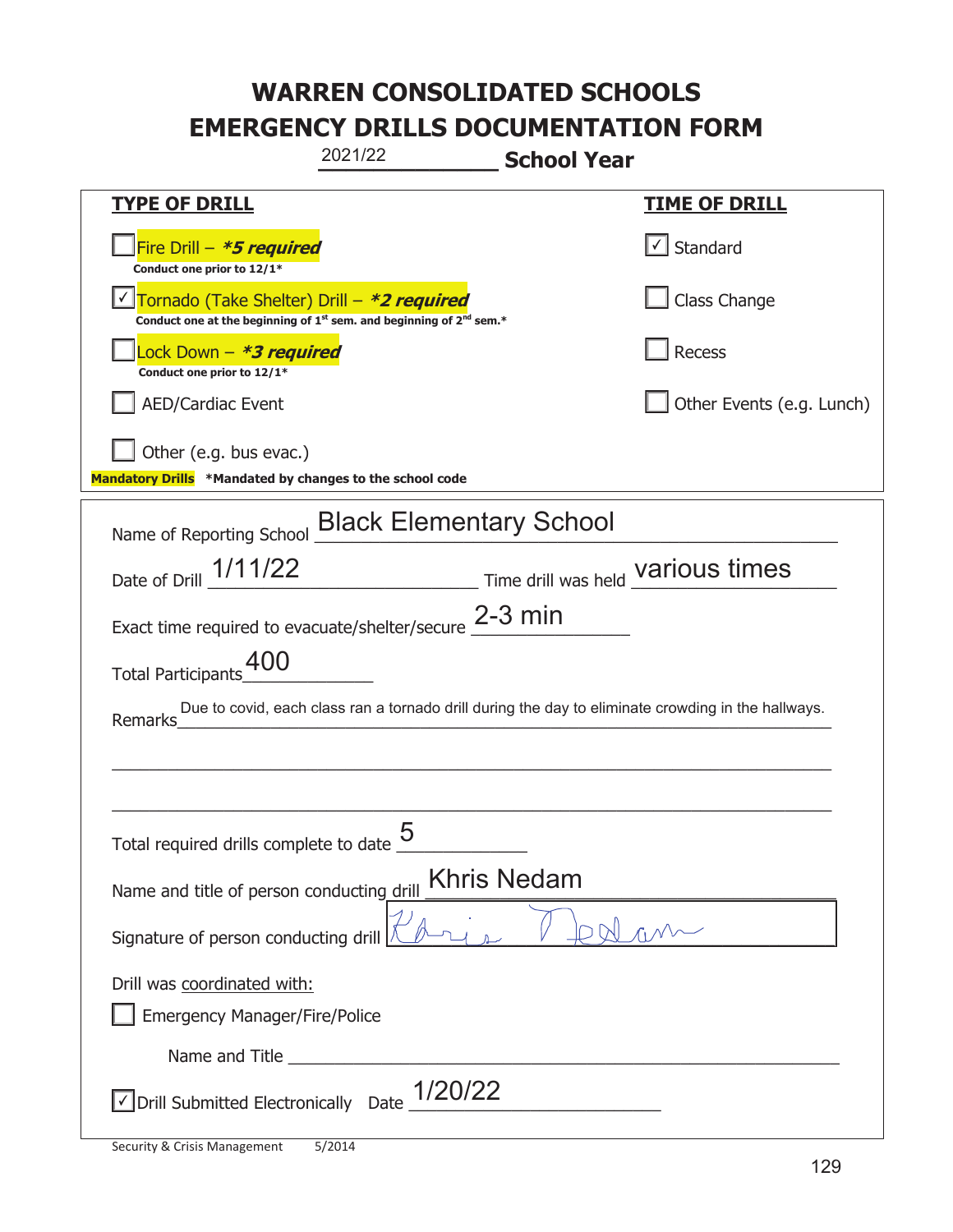|                                                                                    | 2021/22                                                                       | <b>School Year</b>                                                                                                                                                              |
|------------------------------------------------------------------------------------|-------------------------------------------------------------------------------|---------------------------------------------------------------------------------------------------------------------------------------------------------------------------------|
| <b>TYPE OF DRILL</b>                                                               |                                                                               | <u>TIME OF DRILL</u>                                                                                                                                                            |
| Fire Drill - *5 required<br>Conduct one prior to 12/1*                             |                                                                               | $\sf I$ Standard                                                                                                                                                                |
| Tornado (Take Shelter) Drill – *2 required                                         | Conduct one at the beginning of $1^{st}$ sem. and beginning of $2^{nd}$ sem.* | Class Change                                                                                                                                                                    |
| ock Down - <b>*3 required</b><br>Conduct one prior to 12/1*                        |                                                                               | Recess                                                                                                                                                                          |
| <b>AED/Cardiac Event</b>                                                           |                                                                               | Other Events (e.g. Lunch)                                                                                                                                                       |
| Other (e.g. bus evac.)<br>Mandatory Drills *Mandated by changes to the school code |                                                                               |                                                                                                                                                                                 |
|                                                                                    | Name of Reporting School Black Elementary                                     |                                                                                                                                                                                 |
| Date of Drill 11/8/21                                                              |                                                                               | Time drill was held 10:45 am                                                                                                                                                    |
|                                                                                    | Exact time required to evacuate/shelter/secure $\underline{4}\,\text{min}$    |                                                                                                                                                                                 |
| Total Participants 550                                                             |                                                                               |                                                                                                                                                                                 |
| ALICE drill outside<br>Remarks                                                     |                                                                               |                                                                                                                                                                                 |
|                                                                                    |                                                                               | moved cone three times, used Band app, communication went well. One question was that if windows and doors are covered, teachers did not want to be looking outside for danger. |
|                                                                                    |                                                                               |                                                                                                                                                                                 |
| Total required drills complete to date                                             | 3                                                                             |                                                                                                                                                                                 |
| <b>Khris Nedam</b><br>Name and title of person conducting drill                    |                                                                               |                                                                                                                                                                                 |
| Signature of person conducting drill                                               |                                                                               |                                                                                                                                                                                 |
| Drill was coordinated with:<br><b>Emergency Manager/Fire/Police</b>                |                                                                               |                                                                                                                                                                                 |
|                                                                                    |                                                                               |                                                                                                                                                                                 |
| Drill Submitted Electronically Date                                                | 12/3/21                                                                       |                                                                                                                                                                                 |

t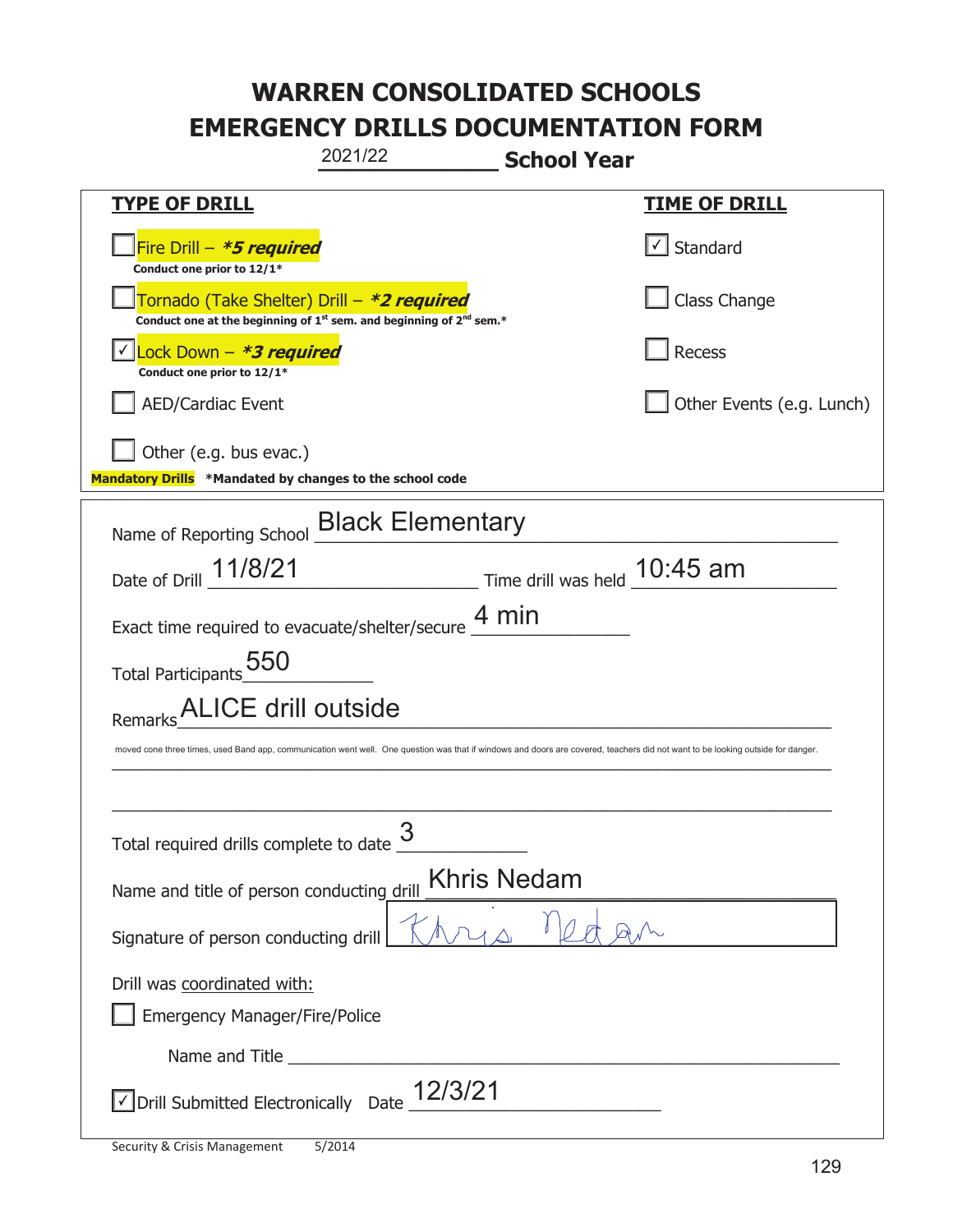# **WARREN CONSOLIDATED SCHOOLS**

**EMERGENCY DRILLS DOCUMENTATION FORM** 

**\_\_\_\_\_\_\_\_\_\_\_\_\_ School Year**  2021/2022

| <u>TYPE OF DRILL</u>                                                                                                                      | <b>TIME OF DRILL</b>                             |  |
|-------------------------------------------------------------------------------------------------------------------------------------------|--------------------------------------------------|--|
| √Fire Drill – <i>*<b>5 required</b></i><br>Conduct one prior to 12/1*                                                                     | $\vert\textcolor{red}{\checkmark}\vert$ Standard |  |
| Tornado (Take Shelter) Drill – *2 required<br>Conduct one at the beginning of 1 <sup>st</sup> sem. and beginning of 2 <sup>nd</sup> sem.* | Class Change                                     |  |
| Lock Down – <b>*<i>3 required</i></b><br>Conduct one prior to 12/1*                                                                       | Recess                                           |  |
| <b>AED/Cardiac Event</b>                                                                                                                  | Other Events (e.g. Lunch)                        |  |
| Other (e.g. bus evac.)                                                                                                                    |                                                  |  |
| Mandatory Drills *Mandated by changes to the school code                                                                                  |                                                  |  |
| Name of Reporting School Black Elementary School                                                                                          |                                                  |  |
| Date of Drill 11/19/21 Time drill was held 10:30 am                                                                                       |                                                  |  |
| Exact time required to evacuate/shelter/secure $\frac{4 \text{ min}}{4}$                                                                  |                                                  |  |
| Total Participants <sub>2</sub> 525                                                                                                       |                                                  |  |
| All went smoothly. Everyone evacuated building quickly and quietly.<br>Remarks                                                            |                                                  |  |
|                                                                                                                                           |                                                  |  |
|                                                                                                                                           |                                                  |  |
| Total required drills complete to date                                                                                                    |                                                  |  |
| <b>Khris Nedam</b><br>Name and title of person conducting drill                                                                           |                                                  |  |
| Signature of person conducting drill                                                                                                      |                                                  |  |
| Drill was coordinated with:                                                                                                               |                                                  |  |
| <b>Emergency Manager/Fire/Police</b>                                                                                                      |                                                  |  |
|                                                                                                                                           |                                                  |  |
| $\vee$ Drill Submitted Electronically Date $_2$ 2/10/22                                                                                   |                                                  |  |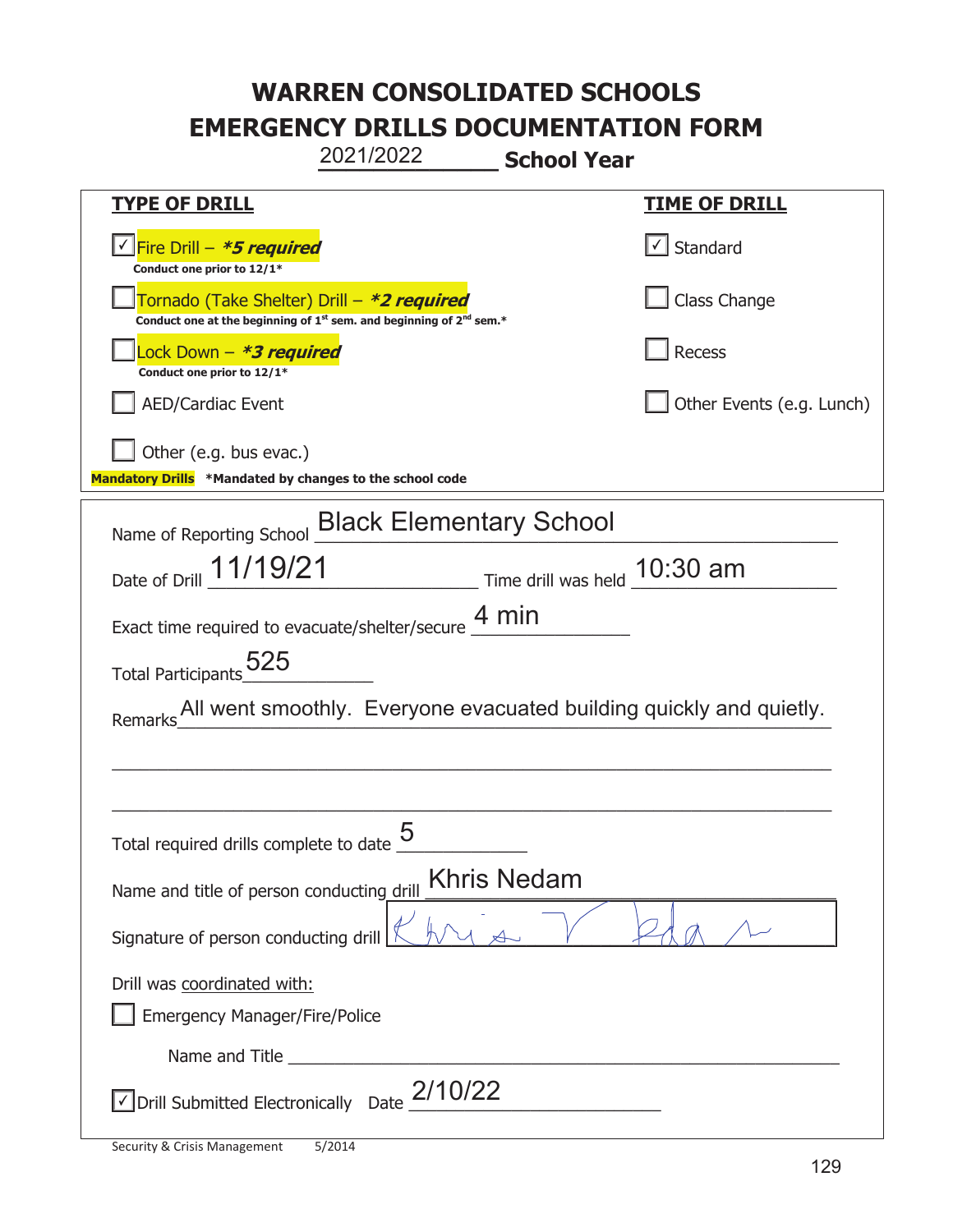**\_\_\_\_\_\_\_\_\_\_\_\_\_ School Year** 

| <u>TYPE OF DRILL</u>                                                                                                                      | <u>TIME OF DRILL</u>              |  |
|-------------------------------------------------------------------------------------------------------------------------------------------|-----------------------------------|--|
| <u>√ Fire Drill – <i>*5 required</i></u><br>Conduct one prior to 12/1*                                                                    | $\lfloor \angle \rfloor$ Standard |  |
| Tornado (Take Shelter) Drill – *2 required<br>Conduct one at the beginning of 1 <sup>st</sup> sem. and beginning of 2 <sup>nd</sup> sem.* | Class Change                      |  |
| ock Down – <b>*3 required</b><br>Conduct one prior to 12/1*                                                                               | <b>Recess</b>                     |  |
| <b>AED/Cardiac Event</b>                                                                                                                  | Other Events (e.g. Lunch)         |  |
| Other (e.g. bus evac.)                                                                                                                    |                                   |  |
| Mandatory Drills *Mandated by changes to the school code                                                                                  |                                   |  |
| Name of Reporting School <b>Black Elementary</b>                                                                                          |                                   |  |
| Date of Drill 10/20/21<br>$\frac{1:30 \text{ pm}}{}$ Time drill was held $\frac{1:30 \text{ pm}}{}$                                       |                                   |  |
| 3 1/2 minutes<br>Exact time required to evacuate/shelter/secure                                                                           |                                   |  |
| 550<br><b>Total Participants</b>                                                                                                          |                                   |  |
| Drill went smoothly. Students and staff exited the building quickly and quietly.<br>Remarks                                               |                                   |  |
|                                                                                                                                           |                                   |  |
|                                                                                                                                           |                                   |  |
| Total required drills complete to date                                                                                                    |                                   |  |
| <b>Khris Nedam</b><br>Name and title of person conducting drill                                                                           |                                   |  |
| Signature of person conducting drill                                                                                                      |                                   |  |
| Drill was coordinated with:                                                                                                               |                                   |  |
| <b>Emergency Manager/Fire/Police</b>                                                                                                      |                                   |  |
|                                                                                                                                           |                                   |  |
| <b>JDrill Submitted Electronically</b> Date $\frac{10/21/21}{2}$                                                                          |                                   |  |